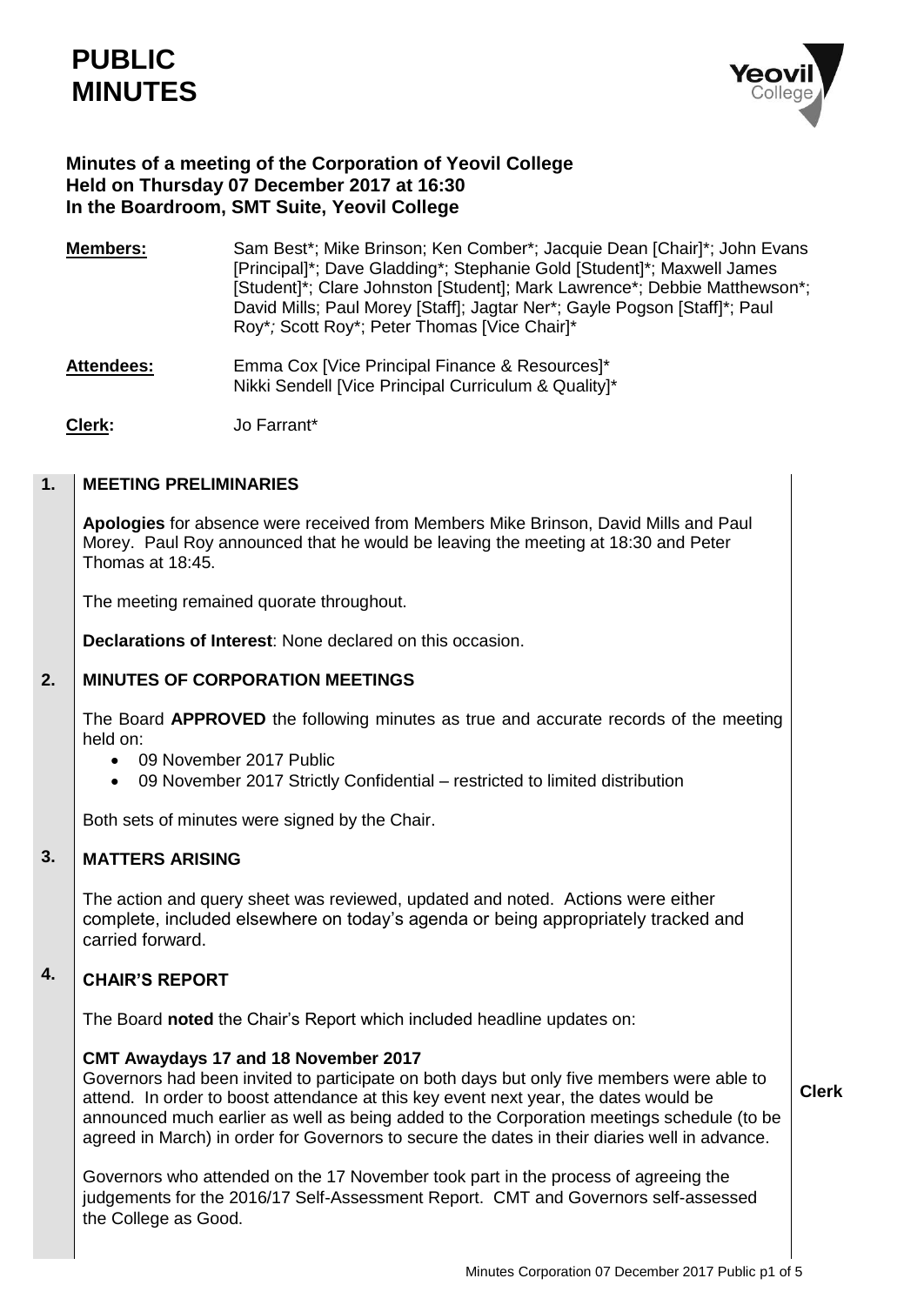# **Yeovil College Children's Centre**

The outcome of the recent Ofsted inspection at the college's Children's Centre on 05 December 2017 was noted. The full report is due to be published on the 23 December 2017. Governors should contact the Clerk if they wish to see a copy of the full report. A recognition of special thanks was noted to all staff at the Children's Centre on the successful outcome.

# **Compliance against the AoC Code of Good Governance for English Colleges**

Governors noted the outcomes of a self-assessment of the Board's performance against "the Code" which had recently been conducted by its Search and Governance Committee. The Board supported the conclusion that the Corporation is found to be performing strongly against the values and principal responsibilities as set out in the Code. Just two areas of non-compliance were found and further understanding of these two areas is required with necessary actions put into place to ensure 100% compliance in all areas. The Search and Governance Committee would continue to monitor progress.

#### **5. COLLEGE SELF-ASSESSMENT REPORT**

The Corporation noted the College's Self-Assessment Report (SAR) which had been completed by the Principal and Vice Principal Curriculum and Quality with contributions from all areas of the College including Governors who had attended the CMT Awaydays in November.

The Vice Principal highlighted the key points from the report which included two key areas for improvement: value added and raising expectations.

The SAR would be uploaded to a secure web gateway where it could be viewed only by regulatory bodies.

The Corporation **APPROVED** the College's Self-Assessment Report and key judgements for 2016-17.

#### **6. FINANCIAL STATEMENTS 2016/17**

The Corporation **noted** the Audit Completion Report (Management Letter) which covered both the Financial Statements and Regularity Assurance. Subject to the satisfactory conclusion of remaining audit work, Mazars LLP anticipate issuing an unqualified opinion without modification.

The Corporation **APPROVED t**he 2016/17:

- **Financial Statements**
- Operating and Financial Review
- **Statement of Corporate Governance and Internal Control**
- **Statement of Responsibilities**
- Statement on the College's Regularity, Propriety and Compliance with Funding body terms and conditions of funding
- **Letters of Representation**

#### **7. FINANCIAL UPDATE**

The Board discussed the related financial commentary within the October 2017 Management Accounts in addition to noting a verbal update from the Vice Principal Finance and Resources.

Significant variances of +/- £25k against budget were highlighted and explained in detail. Confidential minutes noting these discussions were recorded separately.

The Board were updated in respect to the sale of Holcote House which is now planned for April 2018 with bids by tender being reopened in the new year. The Board wished to reiterate its decision made at the meeting in October 2017, to place on hold any capital reinvestment into the college infrastructure until any further developments are made with the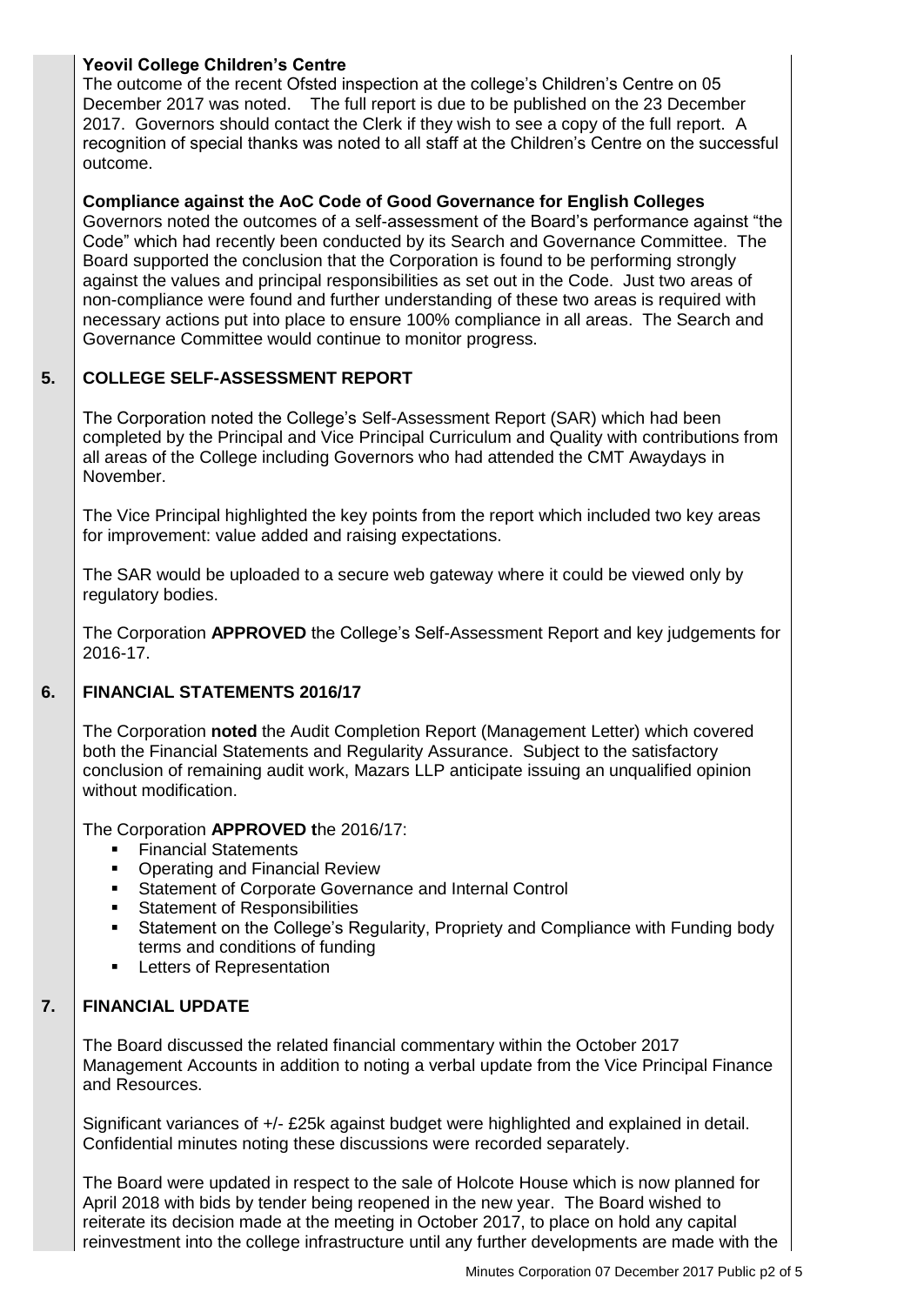sale.

**8.**

**9.**

| The latest KPIs were then reviewed in detail which had been clearly rag rated against<br>budget. The Board asked for a report to show attendance by curriculum area. The Vice<br>Principal Finance and Resources will prepare this data for review by the Board in March<br>2018.                                                                                                                                                                                                                                                                                                                                                                                       | <b>VP F&amp;R</b>        |
|-------------------------------------------------------------------------------------------------------------------------------------------------------------------------------------------------------------------------------------------------------------------------------------------------------------------------------------------------------------------------------------------------------------------------------------------------------------------------------------------------------------------------------------------------------------------------------------------------------------------------------------------------------------------------|--------------------------|
| <b>PRINCIPAL'S REPORT</b>                                                                                                                                                                                                                                                                                                                                                                                                                                                                                                                                                                                                                                               |                          |
| The Corporation noted the Principal's Report. On this occasion there was particular<br>emphasis upon:<br>a. The success of the 130 <sup>th</sup> Year Celebrations: Christmas Fayre and Staff Christmas<br>Party<br><b>b.</b> CMT Away Days 16 & 17 November 2017<br>c. Buses<br>d. National Leaders Programme: The Board were informed that the application to be<br>part of the programme had been unsuccessful on this occasion.<br>e. Car Parking: The Board should expect a paper from the Vice Principal Finance and<br>Resources at its meeting in March 2018.<br>f. Teachers into Industry<br>g. Huish Episcopi Academy: potential for Colfox model partnership | VP F&R                   |
| The Board then noted the updated Operating Statement for 2017/18 focussing on the only<br>red rag rated action in respect to the development of digital processes to aid the sign up and<br>monitoring of apprenticeships. The Director of Employer Engagement will present a report<br>to the Board at its meeting in January 2018.                                                                                                                                                                                                                                                                                                                                    | <b>Director</b><br>of EE |
| <b>LEGAL, POLICY and REGULATORY MATTERS</b>                                                                                                                                                                                                                                                                                                                                                                                                                                                                                                                                                                                                                             |                          |
| <b>Children's Centre Fees and Funding Policy</b><br>The Board APPROVED the Children's Centre Fees and Funding Policy and agreed to the<br>recommendation to delegate future approvals of this policy to the SMT.                                                                                                                                                                                                                                                                                                                                                                                                                                                        |                          |
| <b>Exams Contingency Policy</b><br>The Board APPROVED the new Exam Contingency Policy and agrees to the<br>recommendation to delegate future approvals of this policy to the SMT.                                                                                                                                                                                                                                                                                                                                                                                                                                                                                       |                          |
| <b>Complaints Annual Report 2016/17</b><br>The Board noted the Complaints Annual Report for 2016/17 which included the previous two<br>years data for comparative purposes. This report was presented by the Vice Principal<br>Curriculum and Quality who highlighted the main points from the report being that the<br>number of complaints taken to a formal stage had reduced from the previous year however<br>there had been a slight increase from the previous year in the percentage of complaints that<br>were upheld.                                                                                                                                         |                          |
| <b>Governors Annual Safeguarding Audit</b><br>The Safeguarding Lead Governor announced that the College had still been unable to<br>submit its online audit due to a regional technical issue on the Virtual College website. The<br>deadline has been extended to the end of January 2018. A written report has been prepared<br>by the Head of Student Services and Safeguarding Lead Governor in readiness for<br>uploading once the technical issue has been resolved. The Board will receive a further<br>update at its meeting in January 2018.                                                                                                                   |                          |
| Safeguarding and Equality & Diversity (SED)<br>The Board noted a verbal update on Safeguarding and E&D presented by the Vice Principal<br>Curriculum and Quality. Particular points noted included:<br>There had been 34 safeguarding incidences reported to date this academic year<br>The College's voluntary counselling service is at maximum capacity due to the level<br>of complexity of some issues. An additional counsellor is being sought.                                                                                                                                                                                                                  |                          |

Minutes Corporation 07 December 2017 Public p3 of 5 A delay in receiving Educational Health Care Plans (EHCP) from both Somerset and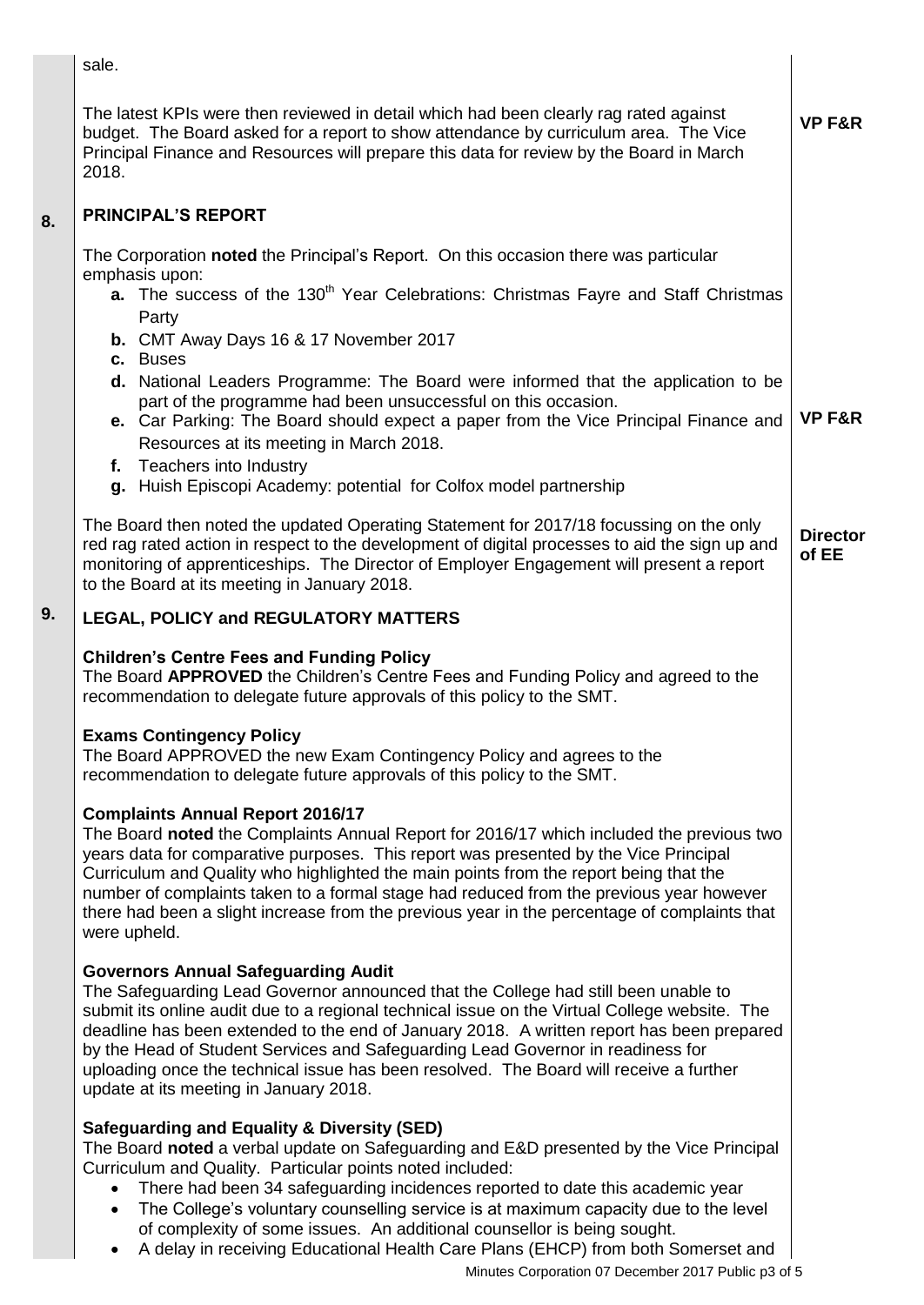Dorset councils

 Charity Day on the last day of term to raise money for School in a Bag. Other charity events have already raised £770 equating to 31 bags. The College has a target to raise enough funds to support 130 bags.

# **Lead Governors Voice (SED)**

Sam Best, Safeguarding Lead Governor would be attending a day two safeguarding course in January 2018 facilitated by the Local Safeguarding Children Board.

## **Student Voice**

The following points were raised by the two Student Governors in attendance at today's meeting:

 Maxwell James and Stephanie Gold had both attended a Student Governor Induction event facilitated by the National Union of Students (NUS). Both expressed that they had found the session very information and now have a greater understanding of the role and their responsibilities. Having attended the event and having had the opportunity to speak to other student governors at local colleges, a suggestion was made to the Board to consider having a Student Officer who would have direct involvement with College Management. In order for the Board to gauge a better understanding of this, Maxwell James was asked to prepare a report that would be considered by the Board at a suitable time.

**Student Governor MJ**

## **Staff Voice**

The following points were raised by the Staff Governor in attendance at today's meeting:

 The next staff voice meetings are not until 18 December so there was not much to report on this occasion. At the previous meeting, a lot of discussion had taken place on car parking matters where a suggestion had been made to create a number of loading bays on site. Another reoccurring point made was the positive response to the newly extended Da Vinci restaurant which had seen an increase in use from both staff and students.

### **10. AUDIT COMMITTEE BUSINESS**

The Board **noted** the following 2016/17 Annual Reports**:**

- **a. Annual Report – Risk Management**
- **b. Annual Report – Audit Committee,** which included the following assurance statement (unchanged from last year) from the Committee to the Corporation, to the Principal (as Accounting Officer) and to the Skills Funding Agency:

*"Having regard to the reports of the Internal Audit Service and the Financial Statements/Regularity auditors and on the basis of the work of the Committee during the year, it is our conclusion that the College has an adequate and effective framework for governance, risk management and control to ensure that the Corporation has fulfilled its statutory responsibility for the effective and efficient use of resources, the solvency of the institution and the safeguarding of its assets, and to manage the achievement of its objectives".*

In addition, the Board also **noted**:

*c.* key business from the draft minutes of the last Committee meeting held on 23 November 2017 which had not been covered elsewhere on today's agenda (including risk).

### **11. ANY OTHER BUSINESS**

## **Race for Life 2018**

The Board were informed that the Race for Life event, usually held in the grounds of Sherborne Castle, would be held at the College on 17 June 2018. The Board will be kept informed of developments nearer the time.